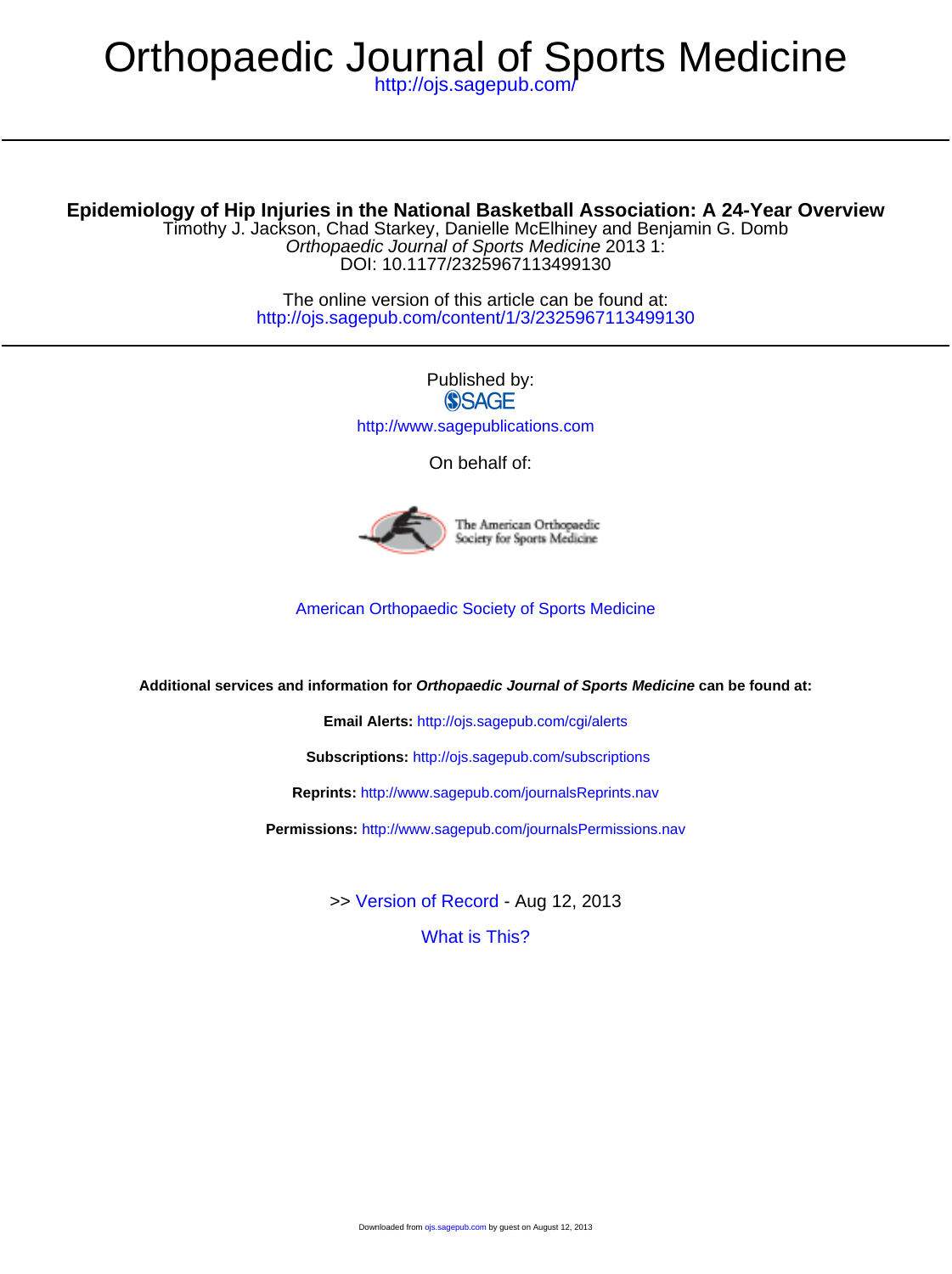## Epidemiology of Hip Injuries in the National Basketball Association

### A 24-Year Overview

Timothy J. Jackson,<sup>\*†</sup> MD, Chad Starkey,<sup>‡</sup> PhD, AT, FNATA, Danielle McElhiney,<sup>‡</sup> MS, AT, and Benjamin G. Domb,<sup>\*§||¶</sup> MD

Investigation performed at American Hip Institute, Westmont, Illinois, USA

Background: Professional athletes are subject to various injuries that are often dictated by the nature of their sport. Professional basketball players previously have been shown to sustain injuries throughout the musculoskeletal system, most commonly to the ankle and knee.

Purpose: The purpose of this study was to report the epidemiology of injuries specific to the pelvis, hip, and thigh and their effect on games missed in professional basketball players.

Study Design: Descriptive epidemiological.

Methods: Records were recalled from the National Basketball Association epidemiological database for athletic-related pelvis, hip, or thigh injuries that occurred from the 1988-1989 through the 2011-2012 seasons. The primary information collected included anatomic location where the injury occurred, when in the course of the season injury occurred, specific pathology, date, activity at the time of injury, injury mechanism, number of practices and games missed, and whether surgery was required. The number of practices and games missed were summed to yield the number of days missed per episode.

Results: There were 2852 cases (14.6% of all athletic-related injuries) involving 967 individual players. In 1746 (61.2%) cases, injuries occurred during game competition. Across the course of this study, clinical incidence of injury to the pelvis, hip, or thigh was 1.50 per 100 players. The mean ( $\pm$ standard deviation) number of days missed per case was 6.3  $\pm$  10.2. The quadriceps group was the most commonly injured structure (contusions and strains) and had a significantly higher game-related injury rate than other structures (0.96 per 100 athletic exposures, 95% confidence interval  $|Cl| = 0.87$ -1.04). Players had the greatest risk (relative risk = 1.38, 95% CI = 1.26-1.52) of sustaining a strain than any other type of injury, with a game-related injury rate of 1.79 (95% CI = 1.67-1.90). The hamstring muscle group was the most frequently strained. Strains were more likely to occur in the preseason.

Conclusion: Pelvis, hip, and thigh injuries in professional basketball players are commonly extra-articular strains and contusions and represent a significant burden of injury. The actual amount of intra-articular hip disorders may be underestimated, as the awareness of these disorders has increased only in the past decade. With the awareness of the types of injuries that occur in this region, focused injury prevention strategies may be beneficial to players and teams at all levels of competition, not only professional athletes.

Keywords: basketball; hip; injury; strain

Basketball was originally designed to be a noncontact sport, yet the evolution of the game has progressed significantly since its creation in 1891. From aggressive, low post play

© The Author(s) 2013

to high-flying dunks, the physical nature of the game has become extremely aggressive. With the type of sport it has become and the grueling length of each season, one would naturally expect injuries to result.

Although there is a heightened understanding of intraarticular hip pathology, most athletic-related injuries to the hip are extra-articular.<sup>1,3,8</sup> Drakos et al<sup>6</sup> demonstrated that 11.5% of all injuries in professional basketball players were related to the hip, with the majority of these being muscle strains and contusions. Prevention, in addition to treatment, of injuries in all sports is widely studied.9,10,13,16 Awareness of the types of injuries that affect a given sport and identifying risk factors associated with injury is the first step in prevention, with strategies aimed at lessening the burden of themost common injuries. Identifying epidemiological injury factors to the anatomic joints associated with participating in a specific sport will assist in the prevention of future injuries and perhaps increase the longevity of a player's sporting career.

<sup>{</sup>Address correspondence to Benjamin G. Domb, MD, American Hip Institute, 1010 Executive Court, Suite 250, Westmont, IL 60559, USA (e-mail: drdomb@americanhipinstitute.org).

<sup>\*</sup>American Hip Institute, Chicago, Illinois, USA.

<sup>†</sup> Congress Medical Associates, Pasadena, California, USA.

<sup>‡</sup> Ohio University, Athens, Ohio, USA.

<sup>§</sup> Hinsdale Orthopedics, Hinsdale, Illinois, USA.

<sup>||</sup> Loyola University Stritch School of Medicine, Chicago, Illinois, USA.

One or more of the authors has declared the following potential conflict of interest or source of funding: B.G.D. is a consultant and has received research support from Arthrex Inc and MAKO Surgical Corp. No funding or support influenced the outcomes of this article.

The Orthopaedic Journal of Sports Medicine, 1(3), 2325967113499130 DOI: 10.1177/2325967113499130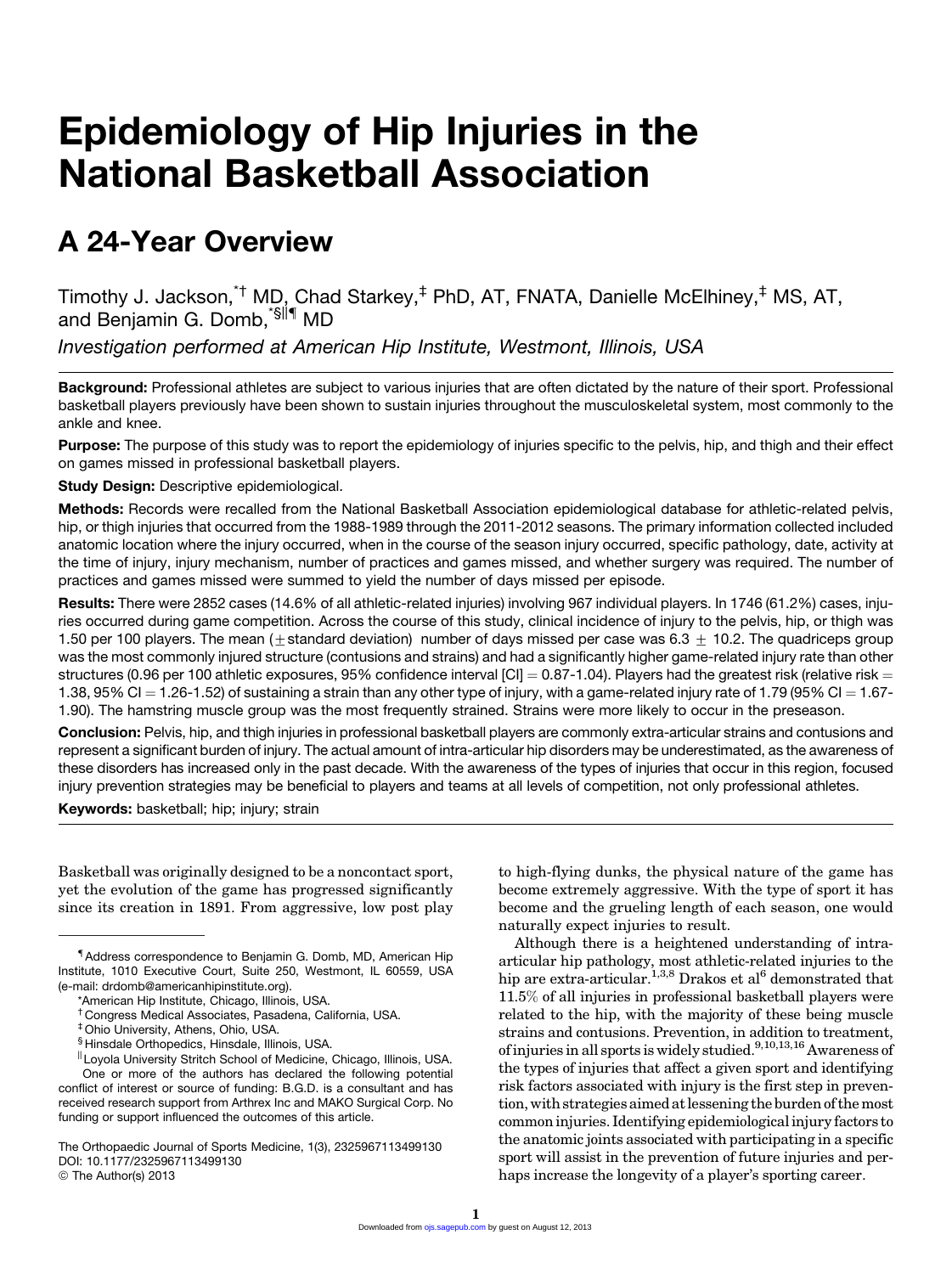The purpose of this study was to examine the incidence and risk factors of various injuries to the pelvis, hip, or thigh and how these injuries affect player participation in games. Our hypothesis was that there will be a significant burden of injury from the pelvis, hip, and thigh region, with most injuries from extra-articular sources.

#### METHODS

We recalled records from the United States National Basketball Association (NBA) epidemiological database for athletic-related pelvis, hip, or thigh injuries that occurred from the 1988-1989 through the 2011-2012 seasons. For the purposes of this study, we defined the pelvis, hip, and thigh as the ilium, ischium, pubic, or sacrum; the femoral head, neck, and proximal shaft; muscles acting on the coxofemoral joint; the quadriceps muscle group (including the sartorius), hamstrings, abductors, and adductors; and any neurovascular structures within this area. Injuries to the quadriceps, hamstring, and adductors were all included as these muscle groups span the hip joint. Hamstring and adductor tears have been shown to be predominately proximal and constitute injury about the hip rather than the knee.<sup>11,12</sup>

Each team submitted monthly reports for injuries, illnesses, or other conditions. The criteria for a reportable injury were defined as any injury that required physician intervention, resulted in at least 1 practice or game being missed, or resulted in emergency care being rendered. Data were submitted using a standardized league-wide instrument that was completed by the team's athletic trainer. Player demographic information (permanent identification code, position, height, weight, age, number of years of playing experience, and number of games and minutes played) was recorded annually.

The primary information collected included the player's identification number, when and where the injury occurred, specific pathology, and the date, activity at the time of injury, and injury mechanism. We also collected data regarding the number of practices and games missed and whether surgery was required. The number of practices and games missed were summed to yield the total number of days missed per episode.

#### Statistical Analysis

Frequencies, descriptive statistics, risk, clinical incidence, and game-related incidence rates were calculated using Microsoft Excel 2010 (Microsoft, Redmond, Washington, USA). Game-related injury rates were calculated using 1000 athletic exposures (AEs; 1 player appearing in 1 game equals 1 AE, 12 players appearing in 1 game equals 12 AEs); player risk was calculated per 100 players. Because of the lack of a consistent and reliable method of calculating practice and preseason game exposures, incidence rates for participation in these activities were not calculated. The total (practice and game) frequency, percentage of total injury, risk, and descriptive statistics for time lost were calculated. To identify differences in game-related injury rates, the 95% confidence interval (CI) was calculated for variables

TABLE 1 Player Demographic Information<sup> $a$ </sup>

|                         | All Players<br>$(n = 1898)$ | <b>Injured Players</b><br>$(n = 967)$ |
|-------------------------|-----------------------------|---------------------------------------|
| Age, y                  | $24.4 + 4.4$                | $27.2 + 4.0$                          |
| NBA experience, seasons | $4.0 + 4.2$                 | $5.2 + 3.8$                           |
| Height, cm              | $200.61 + 9.50$             | $199.67 + 9.80$                       |
| Mass, kg                | $100.64 + 13.39$            | $99.46 + 13.42$                       |

"Values are expressed as mean  $\pm$  standard deviation. NBA, National Basketball Association.

having at least 10 game-related cases. The unpaired Student  $t$  test was used to determine significance in differences between groups of players with and without injury (Table 1).

#### RESULTS

During the 24 years (seasons) covered in this study, 1898 players appeared on an NBA roster and accounted for 8729 player seasons (Table 1). These players appeared in 511,214 regular and postseason games (AEs) and totaled 12,316,586 minutes played. A total of 25,539 cases were reported during the study period, of which 19,565 (76.6%) were athletic related. Our query identified 2852 cases (14.6% of all athletic-related cases) involving 967 individual players. Participation in game competition accounted for 1746 (61.2%) injuries.

The clinical incidence of injury to the pelvis, hip, or thigh was 1.50 per 100 players. The game-related injury rate was 3.26 per 1000 AEs. A total of 17,933 days (practices and/or games) were missed, representing an average of 747 days lost per season; the mean  $($   $\pm$  standard deviation) number of days missed per case was  $6.3 \pm 10.2$ . The quadriceps group was the most commonly injured structure and had a statistically significant game-related injury rate compared with other structures (0.96 per 100 AEs;  $95\%$  CI = 0.87-1.04) (Table 2). Strains caused an average of 7.4 days missed versus 3.3 days missed for contusions.

Players had the greatest risk (relative risk  $[RR] = 1.38$ ,  $95\%$  CI = 1.26-1.52; P < .05) and game-related injury rate  $(1.79 \text{ per } 100 \text{ AES}; 95\% \text{ CI} = 1.67 - 1.90; P < .05) \text{ of sustainability}$ a strain than any other type of injury (Table 3). The hamstring muscle group was the most frequently strained, but these metrics were not significantly higher than the adductor group (Table 4). Approximately 40% of strains were the result of dynamic overload/eccentric contractions. Strains were most frequent in the first month of the season (the preseason), representing more than double the number that occurred in any other month (Figure 1). This is, in part, because of the increased roster size during the preseason. The greatest risk of strains occurred during the player's eighth year in the league, and the cumulative risk showed a significant increase with length of career (Figure 2). Demographically, players who sustained a strain held a relative risk of 0.76 of sustaining at least 1 additional strain across the course of their playing career (95% CI = 0.69-0.83;  $P \lt \mathcal{D}$ .05) (Table 5). Over the 24-year course of the study, the rate of injury did not show a significant increase (Figure 3).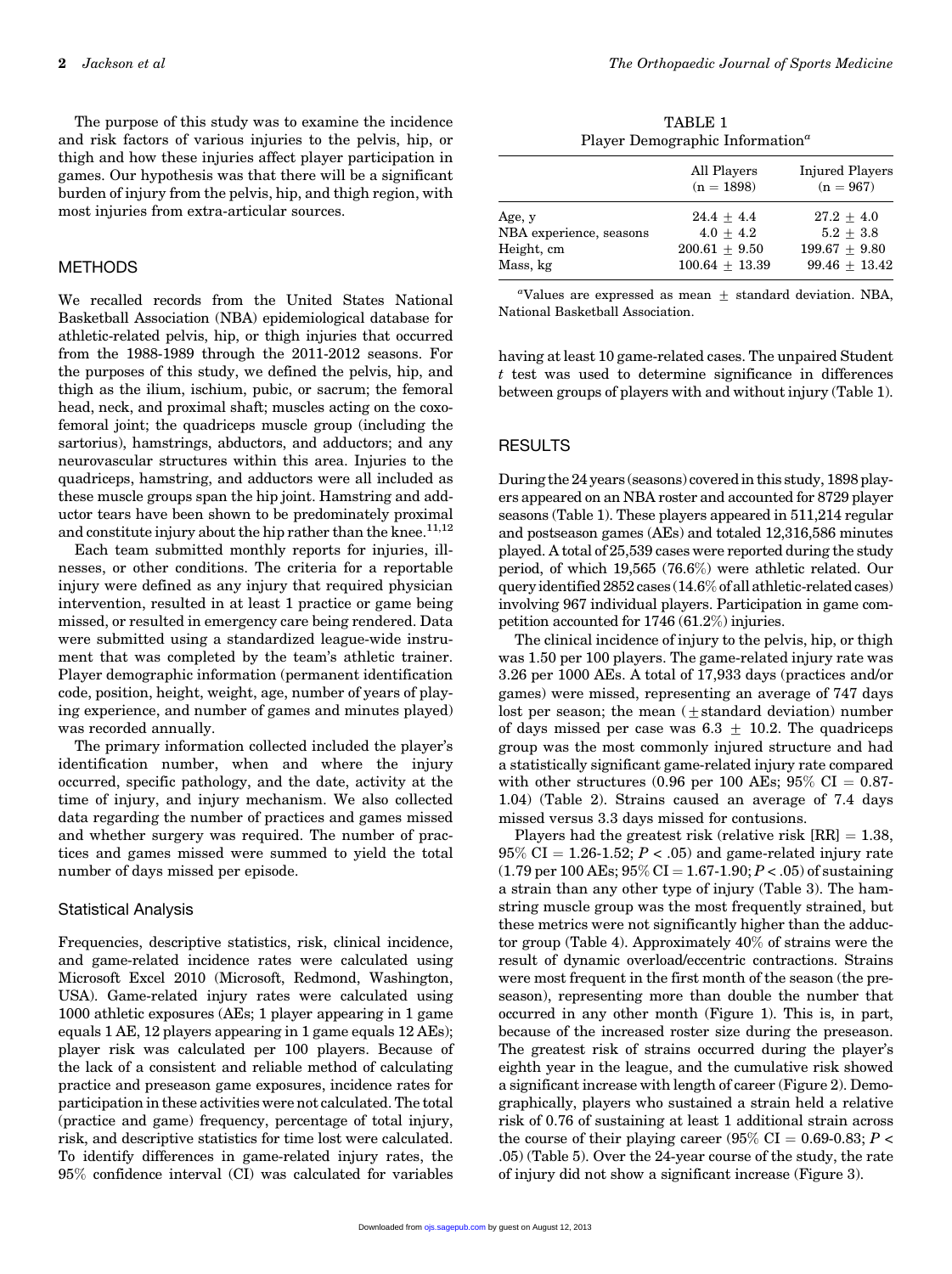TABLE 2 Injury Detail by Structure<sup>a</sup>

|                         | All Cases  |                    |                       |      |                       |                               | Game-Related Cases |      |               |
|-------------------------|------------|--------------------|-----------------------|------|-----------------------|-------------------------------|--------------------|------|---------------|
|                         | $n(\%)$    | Injured<br>Players | Clinical<br>Incidence | Risk | Days<br>Missed $(\%)$ | Days Missed,<br>Mean $\pm$ SD | $n$ (% of Area)    | Rate | 95% CI        |
| Quadriceps <sup>b</sup> | 716(25.1)  | 450                | 0.38                  | 0.24 | 2612(14.6)            | $3.7\,\pm\,5.3$               | 490 (68.4)         | 0.96 | 0.87-1.04     |
| Group                   | 537 (75.0) | 368                | 0.28                  | 0.19 | 1760 (67.4)           | $3.3\,\pm\,5.0$               | 361 (67.2)         | 0.71 | $0.63 - 0.78$ |
| Rectus femoris          | 65(9.1)    | 57                 | 0.03                  | 0.03 | 298 (11.4)            | $4.6\,\pm\,5.5$               | 41(63.1)           | 0.08 | $0.06 - 0.10$ |
| Vastus lateralis        | 56 (7.8)   | 52                 | 0.03                  | 0.03 | 279 (10.7)            | $5.0\,\pm\,6.6$               | 45(80.4)           | 0.09 | $0.06 - 0.11$ |
| Vastus medialis         | 40(5.6)    | 39                 | 0.02                  | 0.02 | 124(4.7)              | $3.1 \pm 5.2$                 | 30(75.0)           | 0.06 | $0.04 - 0.08$ |
| Sartorius               | 16(2.2)    | 14                 | 0.01                  | 0.01 | 126(4.8)              | $7.8 + 6.3$                   | 11(68.8)           | 0.02 | $0.01 - 0.03$ |
| Vastus intermedialis    | 2(0.3)     | $\overline{2}$     | 0.00                  | 0.00 | 25(1.0)               | $12.5\,\pm\,9.2$              | 2(100.0)           | 0.00 |               |
| Hamstrings              | 691 (24.2) | 428                | 0.36                  | 0.23 | 6528 (36.4)           | $9.5\,\pm\,12.9$              | 365(52.8)          | 0.71 | 0.64-0.79     |
| Group                   | 460 (66.6) | 319                | 0.24                  | 0.17 | 4098 (62.8)           | $8.9 \pm 10.6$                | 228 (49.7)         | 0.45 | $0.39 - 0.50$ |
| Biceps femoris          | 166(24.0)  | 127                | 0.09                  | 0.07 | 1713(26.2)            | $10.3 \pm 17.8$               | 98 (59.0)          | 0.19 | $0.15 - 0.23$ |
| Semimembranosus         | 44(6.4)    | 40                 | 0.02                  | 0.02 | 556(8.5)              | $12.6\,\pm\,13.7$             | 26(59.1)           | 0.05 | $0.03 - 0.07$ |
| Semitendinosus          | 21(3.0)    | 19                 | 0.01                  | 0.01 | 161(2.5)              | $7.7~\pm~7.8$                 | 12(57.1)           | 0.02 | $0.01 - 0.04$ |
| Adductor group          | 623 (21.8) | 385                | 0.33                  | 0.20 | 4016 (22.4)           | $6.45 \pm 7.4$                | 371 (59.6)         | 0.73 | $0.65 - 0.80$ |
| Group                   | 500 (80.3) | 320                | 0.26                  | 0.17 | 3209 (79.9)           | 6.4 $\pm$ 7.4                 | 291 (58.2)         | 0.57 | $0.50 - 0.63$ |
| Adductor magnus         | 51(8.2)    | 46                 | 0.03                  | 0.02 | 263(6.5)              | $5.2\,\pm\,5.0$               | 30(58.8)           | 0.06 | $0.04 - 0.08$ |
| Adductor longus         | 44(7.1)    | 39                 | 0.02                  | 0.02 | 388 (9.7)             | $8.8 \pm 8.6$                 | 30(68.2)           | 0.06 | $0.04 - 0.08$ |
| Gracilis                | 12(1.9)    | 10                 | 0.01                  | 0.01 | 71(1.8)               | $5.9$ $\pm$ 5.4               | 7(58.3)            | 0.01 |               |
| General adductor        | 8(1.3)     | 8                  | 0.00                  | 0.00 | 43(1.1)               | $5.4 \pm 6.8$                 | 6(75.0)            | 0.01 |               |
| <b>Adductor brevis</b>  | 8(1.3)     | $\,$ 8 $\,$        | 0.00                  | 0.00 | 42(1.0)               | $5.3~\pm~4.1$                 | 7(87.5)            | 0.01 |               |
| Hip                     | 333 (11.7) | 255                | 0.18                  | 0.13 | 1576 (8.8)            | $4.7 \pm 8.6$                 | 214(64.3)          | 0.42 | $0.36 - 0.47$ |
| General hip flexor      | 124 (37.2) | 105                | 0.07                  | 0.06 | 524(33.2)             | $4.2\,\pm\,6.5$               | 74 (59.7)          | 0.14 | $0.11 - 0.18$ |
| General hip             | 100(30.0)  | 92                 | 0.05                  | 0.05 | 233 (14.8)            | $2.3\,\pm\,3.8$               | 80 (80.0)          | 0.16 | $0.12 - 0.19$ |
| Greater trochanter      | 58 (17.4)  | 53                 | 0.03                  | 0.03 | 351 (22.3)            | $6.1 \pm 9.1$                 | 37(63.8)           | 0.07 | $0.05 - 0.10$ |
| Iliopsoas               | 24(7.2)    | 23                 | 0.01                  | 0.01 | 184(11.7)             | $7.7~\pm~11.3$                | 9(37.5)            | 0.02 | $0.01 - 0.03$ |
| Other hip muscle        | 16(4.8)    | 15                 | 0.01                  | 0.01 | 117(7.4)              | $7.3 \pm 10.3$                | 10(62.5)           | 0.02 | $0.01 - 0.03$ |
| Sciatic nerve           | 6(1.8)     | 6                  | 0.00                  | 0.00 | 69(4.4)               | $11.5 \pm 20.9$               | 1(25.0)            | 0.00 |               |
| Inguinal ligament       | 3(0.9)     | 3                  | 0.00                  | 0.00 | 97(6.2)               | $32.3 \pm 36.9$               | 0(0.0)             | 0.00 |               |
| General hip nerve       | 2(0.6)     | $\overline{2}$     | 0.00                  | 0.00 | 1(0.1)                | $0.5 \pm 0.7$                 | 2(100.0)           | 0.00 |               |
| Pelvis                  | 180(6.3)   | 154                | 0.09                  | 0.08 | 708 (3.9)             | $3.9 \pm 8.0$                 | 132 (73.3)         | 0.26 | $0.21 - 0.30$ |
| Ilium                   | 138 (76.7) | 102                | 0.07                  | 0.05 | 511(72.2)             | $3.7 \pm 8.1$                 | 107(77.5)          | 0.21 | $0.17 - 0.25$ |
| Pubic bone              | 27(15.0)   | 24                 | 0.01                  | 0.01 | 164(23.2)             | $6.1 \pm 9.2$                 | 14(51.8)           | 0.03 | $0.01 - 0.04$ |
| Ischium                 | 15(8.3)    | 15                 | 0.01                  | 0.01 | 33(4.7)               | $2.2\,\pm\,2.4$               | 11(73.3)           | 0.02 | $0.01 - 0.03$ |
| Sacrum                  | 178(6.2)   | 143                | 0.09                  | 0.08 | 1058(5.9)             | $5.9 \pm 10.9$                | 110(61.8)          | 0.22 | $0.17 - 0.26$ |
| Sacroiliac joint        | 121(68.0)  | 102                | 0.06                  | 0.05 | 731 (68.4)            | $6.0 \pm 10.2$                | 58 (47.9)          | 0.11 | $0.08 - 0.14$ |
| General sacrum          | 39(21.9)   | 35                 | 0.02                  | 0.02 | 177(16.6)             | $4.5\,\pm\,9.5$               | 35 (89.7)          | 0.07 | $0.05 - 0.09$ |
| Coccyx                  | 12(6.7)    | 12                 | 0.01                  | 0.01 | 36(3.4)               | $3.0 \pm 2.5$                 | 12(100.0)          | 0.02 | $0.01 - 0.04$ |
| Sacral bone             | 6(3.4)     | 6                  | 0.00                  | 0.00 | 114(10.8)             | $19.0 \pm 28.3$               | 5(83.3)            | 0.01 |               |
| Gluteals                | 71(2.5)    | 65                 | 0.04                  | 0.03 | 297(1.7)              | $4.2\,\pm\,5.2$               | 43(60.6)           | 0.08 | $0.06 - 0.11$ |
| Gluteus maximus         | 54(76.1)   | 49                 | 0.03                  | 0.03 | 234 (78.8)            | $4.3~\pm~5.4$                 | 33 (61.1)          | 0.06 | $0.04 - 0.09$ |
| Gluteus medius          | 11(15.5)   | 10                 | 0.01                  | 0.01 | 55(18.5)              | $5.0 \pm 5.6$                 | 5(45.5)            | 0.01 |               |
| Gluteus minimus         | 6(8.5)     | 6                  | 0.00                  | 0.00 | 8(2.7)                | $1.3\,\pm\,1.0$               | 5(83.3)            | 0.01 |               |
| Coxofemoral             | 45(1.6)    | 39                 | 0.02                  | 0.02 | 696 (3.9)             | $15.5~\pm~19.5$               | 15(33.3)           | 0.03 | $0.01 - 0.04$ |
| Hip joint capsule       | 25(55.6)   | 24                 | 0.01                  | 0.01 | 278 (39.9)            | $11.1 + 15.9$                 | 10(40.0)           | 0.02 | $0.01 - 0.03$ |
| Acetabulum              | 16(35.6)   | 13                 | 0.01                  | 0.01 | 334 (48.0)            | $20.9 \pm 21.6$               | 3(18.8)            | 0.01 |               |
| Femoral head            | 4(8.9)     | 4                  | 0.00                  | 0.00 | 84 (12.1)             | $21.0 \pm 29.7$               | 2(50.0)            | 0.00 |               |
| Other                   | 15(0.5)    | 15                 | 0.01                  | 0.01 | 442(2.5)              | $29.5 \pm 45.4$               | 6(40.0)            | 0.01 |               |
| Other muscle            | 10(66.7)   | 10                 | 0.01                  | 0.00 | 140 (31.7)            | $14.0 \pm 14.0$               | 5(50.0)            | 0.01 |               |
| Femoral shaft           | 5(33.3)    | 5                  | 0.00                  | 0.00 | 302(68.3)             | $60.4 \pm 70.5$               | 1(20.0)            | 0.00 |               |
| Total                   | 2852 (100) | 967                | 1.50                  | 0.51 | 17,933 (100.0)        | $6.3 \pm 10.2$                | 1746 (61.2)        | 3.42 | 3.26-3.58     |

a SD, standard deviation; CI, confidence interval.

b Includes sartorius.

The quadriceps muscle group had the highest risk of contusion (0.19 per 100 athletes; RR = 2.65, 95% CI = 2.20-3.20) and game-related injury rate (0.77 per 1000 AEs;  $95\%$  CI = 0.70-0.85) than all other body areas (Table 6). More than 70% of these injuries were

caused by contact with another player, most commonly being kneed or kicked, representing 419 (45%) of the total number of contusions. Approximately 200 (26%) contusions were the result of athletes falling to the court.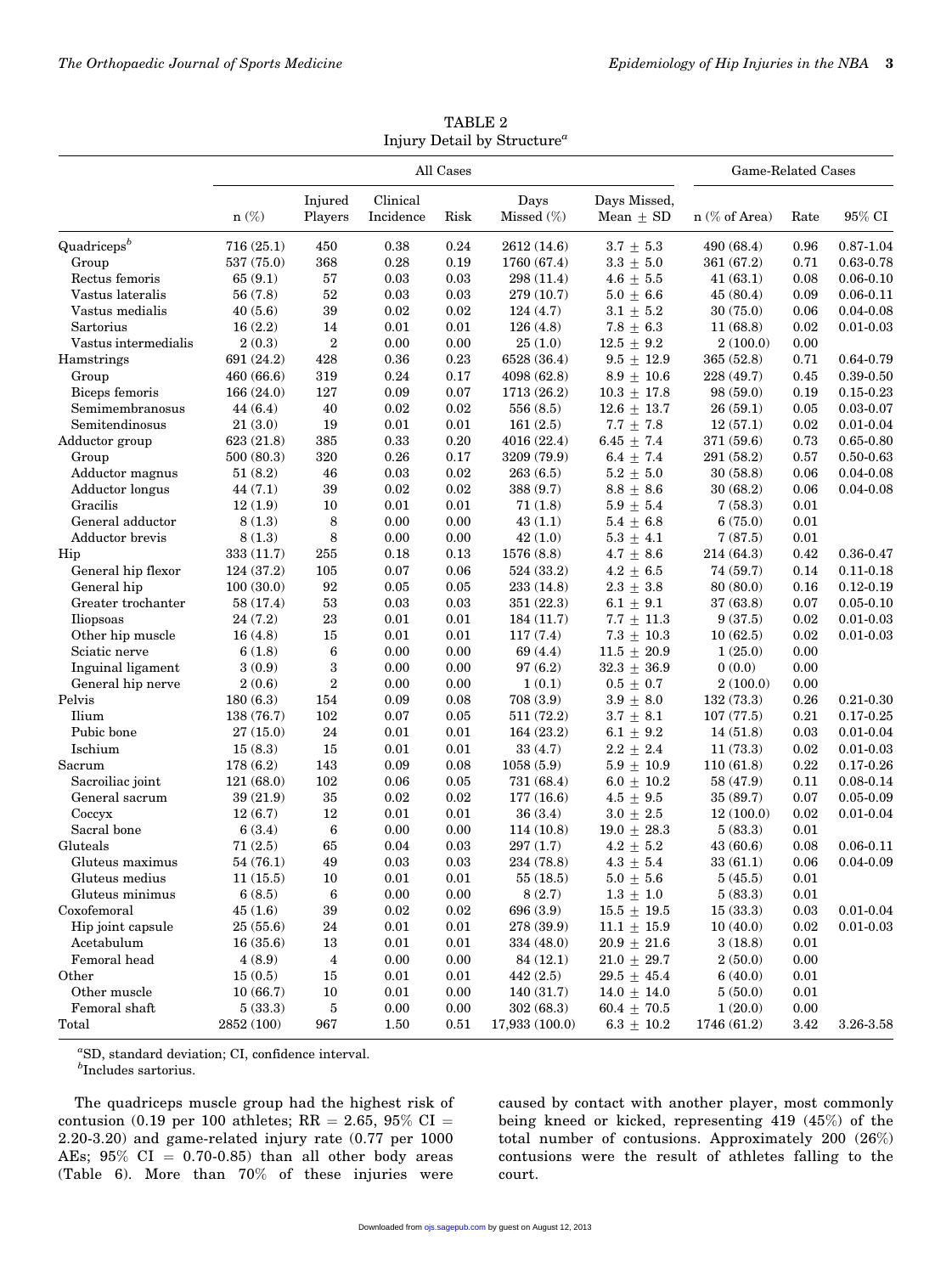|             |                    |                       |      | Frequency of Injury by Type" |                             |                 |      |               |
|-------------|--------------------|-----------------------|------|------------------------------|-----------------------------|-----------------|------|---------------|
|             |                    | Game-Related Cases    |      |                              |                             |                 |      |               |
| $n(\%)$     | Injured<br>Players | Clinical<br>Incidence | Risk | Days<br>Missed $(\%)$        | Days Missed,<br>$Mean + SD$ | $n$ (% of Area) | Rate | 95% CI        |
| 1633 (57.3) | 732                | 0.86                  | 0.39 | 12,109(67.5)                 | $7.4 + 10.1$                | 913(55.9)       | 1.79 | 1.67-1.90     |
| 940(33.0)   | 528                | 0.50                  | 0.28 | 3143(17.5)                   | $3.3 + 5.7$                 | 728 (77.4)      | 1.42 | 1.32-1.53     |
| 166(5.8)    | 136                | 0.09                  | 0.07 | 1705(9.5)                    | $10.3 + 18.8$               | 48(28.9)        | 0.09 | $0.07 - 0.12$ |
| 98(3.4)     | 81                 | 0.05                  | 0.04 | 637(3.6)                     | $6.5 + 10.8$                | 50(51.0)        | 0.10 | $0.07 - 0.12$ |
| 10(0.4)     | 10                 | 0.01                  | 0.01 | 279(1.6)                     | $27.9 + 36.5$               | 6(60.0)         | 0.01 |               |
| 5(0.2)      | 5                  | 0.00                  | 0.00 | 60(0.3)                      | $12.0 + 23.5$               | 1(25.0)         | 0.00 |               |
| 2852 (100)  | 967                | 1.50                  | 0.51 | 17,933 (100)                 | $6.3 + 10.2$                | 1746 (61.2)     | 3.42 | 1.67-1.90     |
|             |                    |                       |      | All Cases                    |                             |                 |      |               |

TABLE 3 Frequency of Injury by  $Type<sup>a</sup>$ 

a SD, standard deviation; CI, confidence interval.

 ${}^{b}$ Six cases of athletic pubalgia were classified as strains.

|                               |            |                    |                       |      | Muscle Strains <sup>"</sup> |                             |                 |      |               |
|-------------------------------|------------|--------------------|-----------------------|------|-----------------------------|-----------------------------|-----------------|------|---------------|
|                               |            | Game-Related Cases |                       |      |                             |                             |                 |      |               |
|                               | $n(\%)$    | Injured<br>Players | Clinical<br>Incidence | Risk | Days<br>Missed $(\%)$       | Days Missed,<br>$Mean + SD$ | $n$ (% of Area) | Rate | 95% CI        |
| Hamstring group               | 661 (23.2) | 415                | 0.35                  | 0.22 | 6354 (35.4)                 | $9.6 \pm 13.0$              | 351(53.1)       | 0.69 | $0.61 - 0.76$ |
| Multiple muscles              | 443(15.5)  | 310                | 0.23                  | 0.16 | 4001(22.3)                  | $9.0 \pm 10.1$              | 222(50.1)       | 0.43 | $0.38 - 0.49$ |
| Biceps femoris                | 156(5.5)   | 119                | 0.08                  | 0.06 | 1647(9.2)                   | $10.1 + 18.3$               | 93(59.6)        | 0.18 | $0.14 - 0.22$ |
| Semimembranosus               | 42(1.5)    | 38                 | 0.02                  | 0.02 | 550(3.1)                    | $13.1 \pm 13.8$             | 24(57.1)        | 0.05 | $0.03 - 0.07$ |
| Semitendinosus                | 20(0.7)    | 18                 | 0.01                  | 0.01 | 156(0.9)                    | $7.8 \pm 8.0$               | 12(60.0)        | 0.02 | $0.01 - 0.04$ |
| Adductor group                | 603(21.1)  | 372                | 0.32                  | 0.20 | 3911 (21.8)                 | $6.5 \pm 7.3$               | 359(59.5)       | 0.70 | 0.63-0.77     |
| Multiple muscles              | 489 (17.1) | 313                | 0.26                  | 0.16 | 3167(17.7)                  | $6.5 \pm 7.4$               | 286(58.5)       | 0.56 | 0.49-0.62     |
| Adductor magnus               | 51(1.8)    | 46                 | 0.03                  | 0.02 | 263(1.5)                    | $5.2\,\pm\,5.0$             | 30(58.5)        | 0.06 | $0.04 - 0.08$ |
| Adductor longus               | 43(1.5)    | 38                 | 0.02                  | 0.02 | 368(2.1)                    | $8.6 \pm 8.5$               | 29 (67.4)       | 0.06 | $0.04 - 0.08$ |
| Gracilis                      | 12(0.4)    | 10                 | 0.01                  | 0.01 | 71(0.4)                     | $5.9\,\pm\,5.4$             | 7(58.3)         | 0.01 |               |
| Adductor brevis               | 8(0.3)     | 8                  | 0.00                  | 0.00 | 42(0.2)                     | $5.3~\pm~4.1$               | 7(87.5)         | 0.01 |               |
| Quadriceps group <sup>b</sup> | 171(6.0)   | 145                | 0.09                  | 0.08 | 938(5.2)                    | $5.5 + 6.2$                 | 91(53.2)        | 0.18 | $0.14 - 0.21$ |
| Multiple muscles              | 104(3.6)   | 88                 | 0.05                  | 0.05 | 491(2.7)                    | $4.7\,\pm\,6.0$             | 47(45.2)        | 0.09 | $0.07 - 0.12$ |
| Rectus femoris                | 43(1.5)    | 40                 | 0.02                  | 0.02 | 242(1.3)                    | $5.6 \pm 5.7$               | 27(62.8)        | 0.05 | $0.03 - 0.07$ |
| Other                         | 24(0.8)    | 23                 | 0.01                  | 0.01 | 205(1.1)                    | $8.5 \pm 8.6$               | 17(70.8)        | 0.03 | $0.02 - 0.05$ |
| Hip                           | 152(5.3)   | 128                | 0.08                  | 0.07 | 681 (3.8)                   | $4.5 \pm 6.7$               | 86 (56.6)       | 0.17 | $0.13 - 0.20$ |
| General hip flexor            | 119(4.2)   | 101                | 0.06                  | 0.05 | 479(2.7)                    | $4.0 \pm 6.4$               | 70(58.8)        | 0.14 | $0.10 - 0.17$ |
| Iliopsoas                     | 21(0.7)    | 21                 | 0.01                  | 0.01 | 137(0.8)                    | $6.5\,\pm\,8.5$             | 8(38.1)         | 0.02 |               |
| Other hip muscle              | 12(0.4)    | 11                 | 0.01                  | 0.01 | 65(0.4)                     | $5.4\,\pm\,5.8$             | 8(66.7)         | 0.02 |               |
| Other                         | 40(1.4)    | 35                 | 0.02                  | 0.02 | 176(1.0)                    | $4.4 \pm 5.8$               | 23(57.5)        | 0.04 | $0.03 - 0.06$ |

TABLE 4  $\frac{1}{\sqrt{1-\frac{1}{\sqrt{1-\frac{1}{\sqrt{1-\frac{1}{\sqrt{1-\frac{1}{\sqrt{1-\frac{1}{\sqrt{1-\frac{1}{\sqrt{1-\frac{1}{\sqrt{1-\frac{1}{\sqrt{1-\frac{1}{\sqrt{1-\frac{1}{\sqrt{1-\frac{1}{\sqrt{1-\frac{1}{\sqrt{1-\frac{1}{\sqrt{1-\frac{1}{\sqrt{1-\frac{1}{\sqrt{1-\frac{1}{\sqrt{1-\frac{1}{\sqrt{1-\frac{1}{\sqrt{1-\frac{1}{\sqrt{1-\frac{1}{\sqrt{1-\frac{1}{\sqrt{1-\frac{1}{\sqrt{1-\frac{1}{\sqrt{1-\frac{1$ 

a SD, standard deviation; CI, confidence interval.

<sup>b</sup>Includes sartorius.

Sprains accounted for 98 (3.4%) of the total cases. The majority of these  $(n = 80, 81\%$  of all sprains) involved the sacroiliac joint. Fifteen sprains (15%) involved the coxofemoral joint, including 3 labral tears.

There were 3 stress fractures, 4 avulsion fractures, 2 nondisplaced acute fractures, and 1 osteochondral defect of the femoral head. Twenty patients were reported to have undergone 22 surgeries—7 for herniations (4 abdominal hernias, 3 inguinal hernias, and 3 cases of athletic pubalgia). Surgery was required for 5 inflammatory cases, of which 2 surgeries were for labral tears, 2 for tendon rupture, and 1 for an avulsion fracture. Surgical cases accounted for 561 days missed, with a mean of  $25.5 \pm 35.7$  per case. One case of femoral osteochondritis accounted for 158 days missed or 28% of the total time lost.

#### **DISCUSSION**

This study reports the prevalence of hip injuries in professional basketball players over 24 seasons. The results are consistent with previous epidemiologic studies regarding athletic injuries that demonstrated extra-articular muscle strains comprising the majority of injuries. With the anatomic and biomechanical nature of the hip, $<sup>1</sup>$  there was</sup> little surprise that muscle strain was found to be the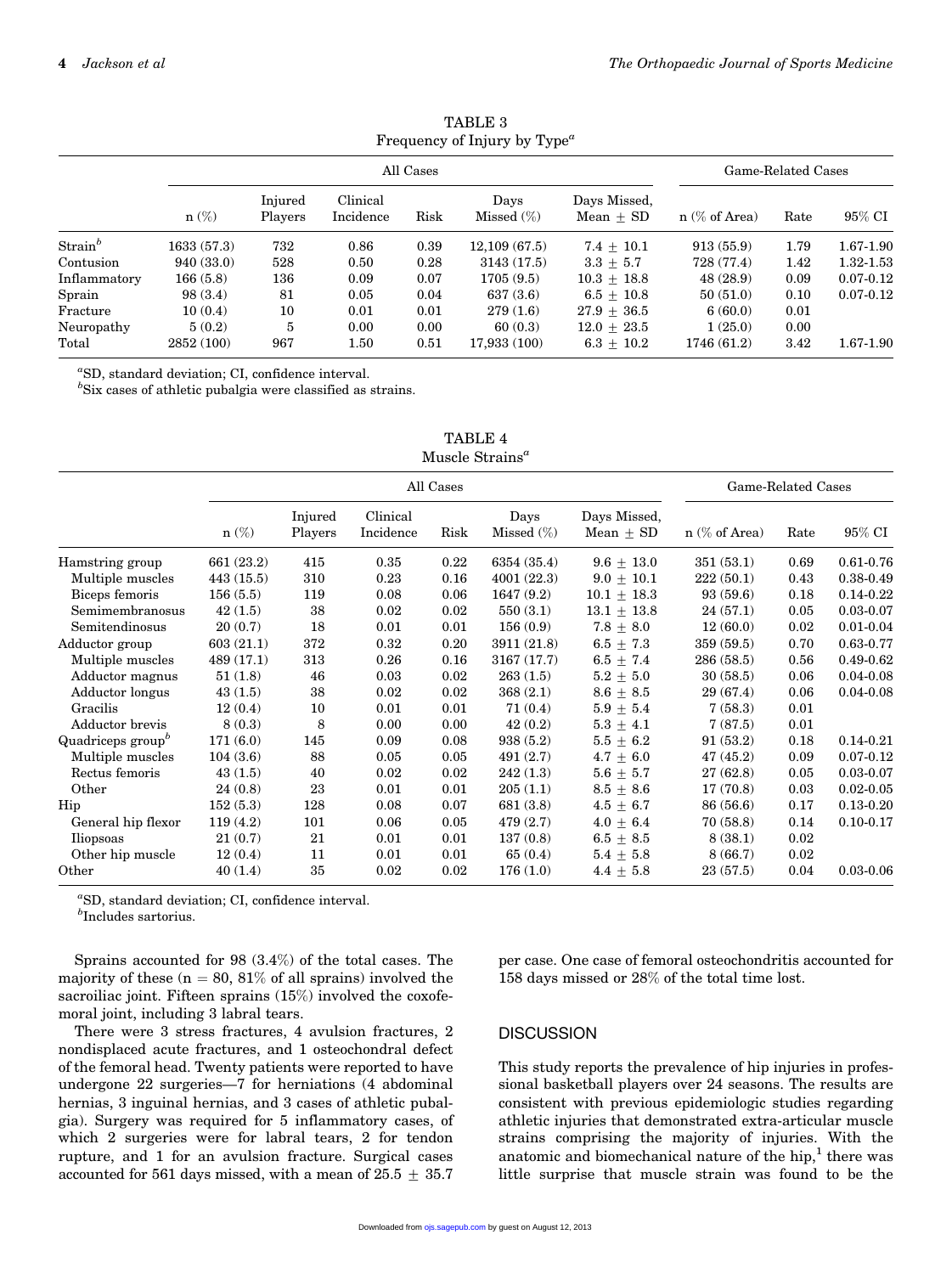

Figure 1. Frequency of strains by month of the season. Month 1 is the preseason. Two seasons were shorted because of labor disputes and did not span the entire 8 months.



Figure 2. Annual and cumulative risk of hip strains by years of playing experience. Hernia-related strains were omitted from this calculation. There was a significant cumulative risk across a player's career ( $P < .0001$ ). Risk per season was not significant.

most common injury to the pelvis, hip, and thigh in professional basketball players—especially for the 2-joint muscles.

In a previous study analyzing all types of injuries in professional basketball players, the most common injuries

TABLE 5 Risk Factors for Injury to the Hip/Thigh/Pelvis for Professional Basketball Players

Risk factors for strain injury Muscle imbalance Increasing age Previous strain Early season

were lateral ankle sprains, accounting for 13.2% of all cases, and patella-femoral inflammation, accounting for 11.9%. <sup>6</sup> The incidence of hip injuries in this study (14.6% of all injuries) was consistent but slightly higher than other studies in basketball players, which showed a hip injury rate of  $7\%$  to  $12.3\%$  of all injuries.<sup>4,6</sup> Of the hip injuries in this study, 57.3% were strains and 33% were contusions related to contact with other players or the court. This increased proportion of strains has not been found consistently in studies of collegiate-level athletes.<sup>5,14</sup> This difference is likely multifactorial, with differences in the length of seasons between the 2 levels. A professional basketball team plays 82 games in a regular season, whereas a typical collegiate team will play 31 regular-season games. The longer season can predispose players to fatigue, with increased susceptibility to muscle strain.<sup>9</sup> Another explanation is the age of players, $2$  which was shown to be a factor in this study as well.

When compared with National Football League (NFL) players, professional basketball players demonstrated a higher proportion of hamstring strain and adductor strain and a lower proportion of hip flexor strains.<sup>8</sup> In NFL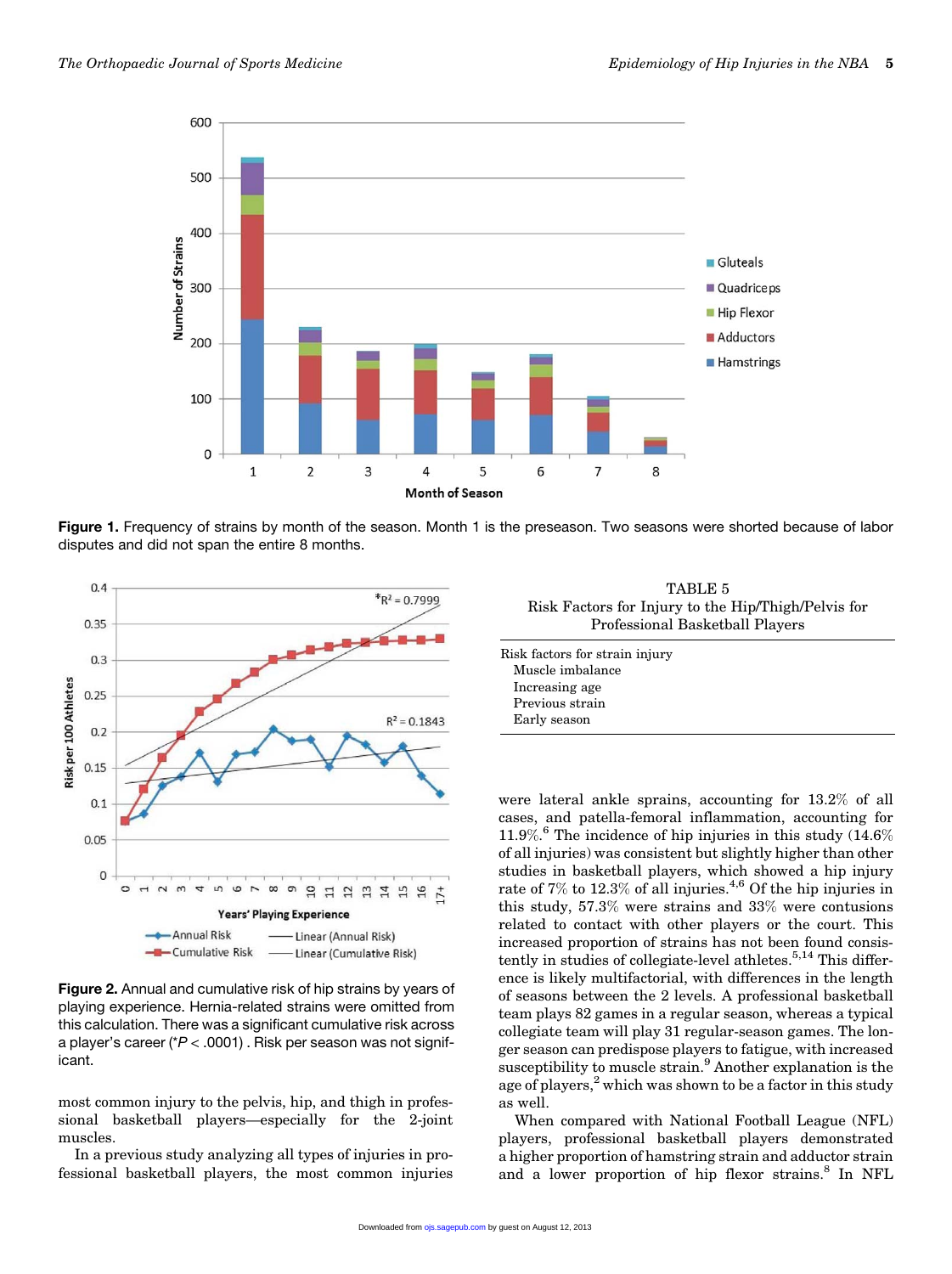

Figure 3. Rate of injury per 1000 athletic exposures across the study period. Over the course of the 24-year study period, the rate of injury was not statistically significant ( $t^2$  = 0.125). Bars represent 95% confidence intervals.

|               |           |                    |                       |      | $\rm{Continuous}^a$   |                             |                        |      |               |
|---------------|-----------|--------------------|-----------------------|------|-----------------------|-----------------------------|------------------------|------|---------------|
|               |           |                    | Game-Related Cases    |      |                       |                             |                        |      |               |
|               | $n(\%)$   | Injured<br>Players | Clinical<br>Incidence | Risk | Days<br>Missed $(\%)$ | Days Missed,<br>$Mean + SD$ | $n \ (\% \ of \ Area)$ | Rate | 95% CI        |
| Quadriceps    | 530(18.6) | 361                | 0.28                  | 0.19 | 1556(8.7)             | $2.9 + 4.4$                 | 395 (74.5)             | 0.77 | $0.70 - 0.85$ |
| Pelvis        | 153(5.4)  | 136                | 0.08                  | 0.07 | 550(3.1)              | $3.6 + 7.8$                 | 122(79.7)              | 0.24 | $0.20 - 0.28$ |
| Hip           | 129(4.5)  | 110                | 0.07                  | 0.06 | 454(2.5)              | $3.5 + 5.9$                 | 106(82.2)              | 0.21 | $0.17 - 0.25$ |
| Sacrum/coccyx | 64(2.2)   | 58                 | 0.03                  | 0.03 | 297(1.7)              | $4.6 + 8.4$                 | 60(93.8)               | 0.12 | $0.09 - 0.15$ |
| Gluteals      | 40(1.4)   | 38                 | 0.02                  | 0.02 | 173(1.0)              | $4.3 + 5.6$                 | 28(70.0)               | 0.05 | $0.03 - 0.08$ |
| Other         | 24(0.8)   | 24                 | 0.01                  | 0.01 | 113(0.6)              | $4.7 + 5.5$                 | 17(70.8)               | 0.03 | $0.02 - 0.05$ |

TABLE 6  $\text{Continuous}^a$ 

a SD, standard deviation; CI, confidence interval.

players, 63% of all strains were hip flexor, as compared with 9.3% in our study. Professional basketball players had a slightly higher incidence of hamstring and adductor strains relative to NFL players. Awareness of the most common injuries to affect professional basketball players can help with prevention of these injuries. Hamstring and adductor strains can be prevented by stretching and strengthening programs directed at these muscle groups. A study by Tyler et  $al^{16}$  demonstrated a significant decrease in adductor strains in professional hockey players after completion of a preseason exercise program. These players were considered as high risk because of decreased strength and abduction range of motion. Similar findings have been shown in soccer and Australian rules football.<sup>17,18</sup> Identifying players who may be at risk for sustaining adductor or

hamstring strains, such as players with previous strain or decreased range of motion, may be beneficial to prevention of injury.

The strength of this study is the 24-year span of data collection that yields a large amount of data from which to analyze injury prevalence. This strength is also part of its limitation. Awareness of intra-articular disorders such as femoroacetabular impingement and labral tears has increased substantially over the past decade, and some disorders that were classified as strain earlier during this study may have been diagnosed as a labral tear if assessed today. This is demonstrated by the statistics of only 2 surgical cases for labral tears and 15 cases of coxofemoral sprain. This could be a limitation of the database itself, since offseason surgery can be excluded from data collection, or a